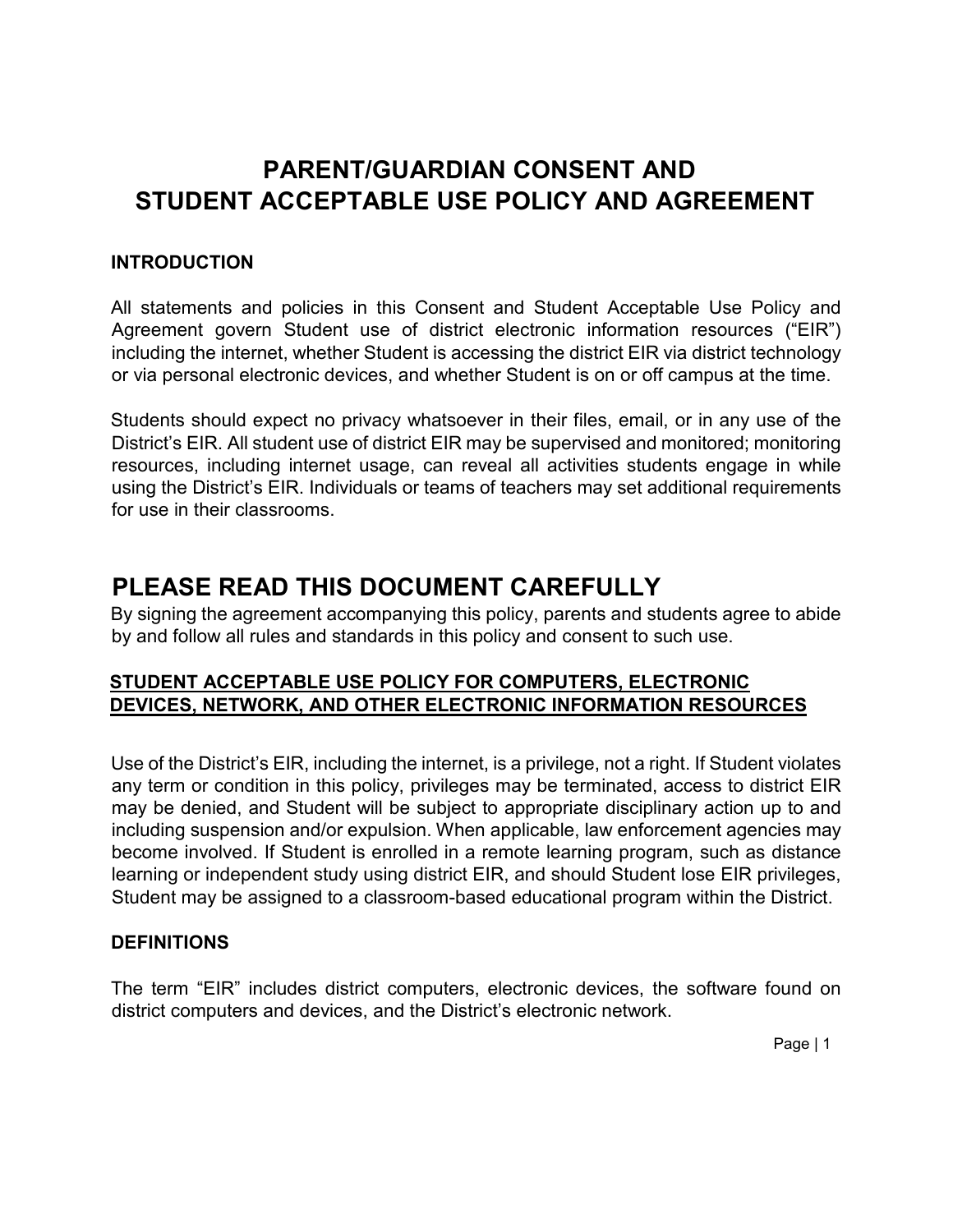The term "computer" means any computer, including a desktop, laptop, or Chromebook.

The term "district computer" means any computer owned, leased, or rented by the District.

The term "electronic device" means any device, other than a computer, capable of transmitting, receiving, or storing digital media. Electronic devices include but are not limited to telephones, cellphones, including "smartphones," radios, pagers, digital cameras, personal digital assistants, portable storage devices, portable media devices, including but not limited to iPods, iPads, other tablets or eReaders and MP3 players, optical storage media such as compact discs (CDs) and digital versatile discs (DVDs), Internet "hotspots" such as from Kajeet, AT&T, Verizon, and T-Mobile that allow a user to connect to the internet via a mobile device, printers and copiers, fax machines and scanners, and portable texting devices.

The term "district electronic network" means the District's local area and wide area network and internet systems, whether hardwired or wireless, including software, email, and voicemail systems, remote sites, and/or "virtual private network" (VPN) connections.

The terms "personal computer" and "personal electronic device" mean computers and/or electronic devices as defined in this policy that are not district computers or electronic devices, typically computers and/or devices owned by individuals including students and visitors, and include without limitation personal cell or "smartphones," iPads, etc.

The term "distance learning" means any form of remote learning program where students may use or connect to district EIR while off campus, whether the remote program is a full or part-time synchronous virtual classroom, a version of independent study, asynchronous instruction or any other technology-based remote learning program.

In consideration for being provided with access to district EIR for use while a student of the District, Student and parents hereby agree as follows:

#### **OWNERSHIP**

District EIR is district property provided to meet district needs and does not belong to students. Use of district EIR is a privilege which the District may revoke or restrict at any time without prior notice to Student.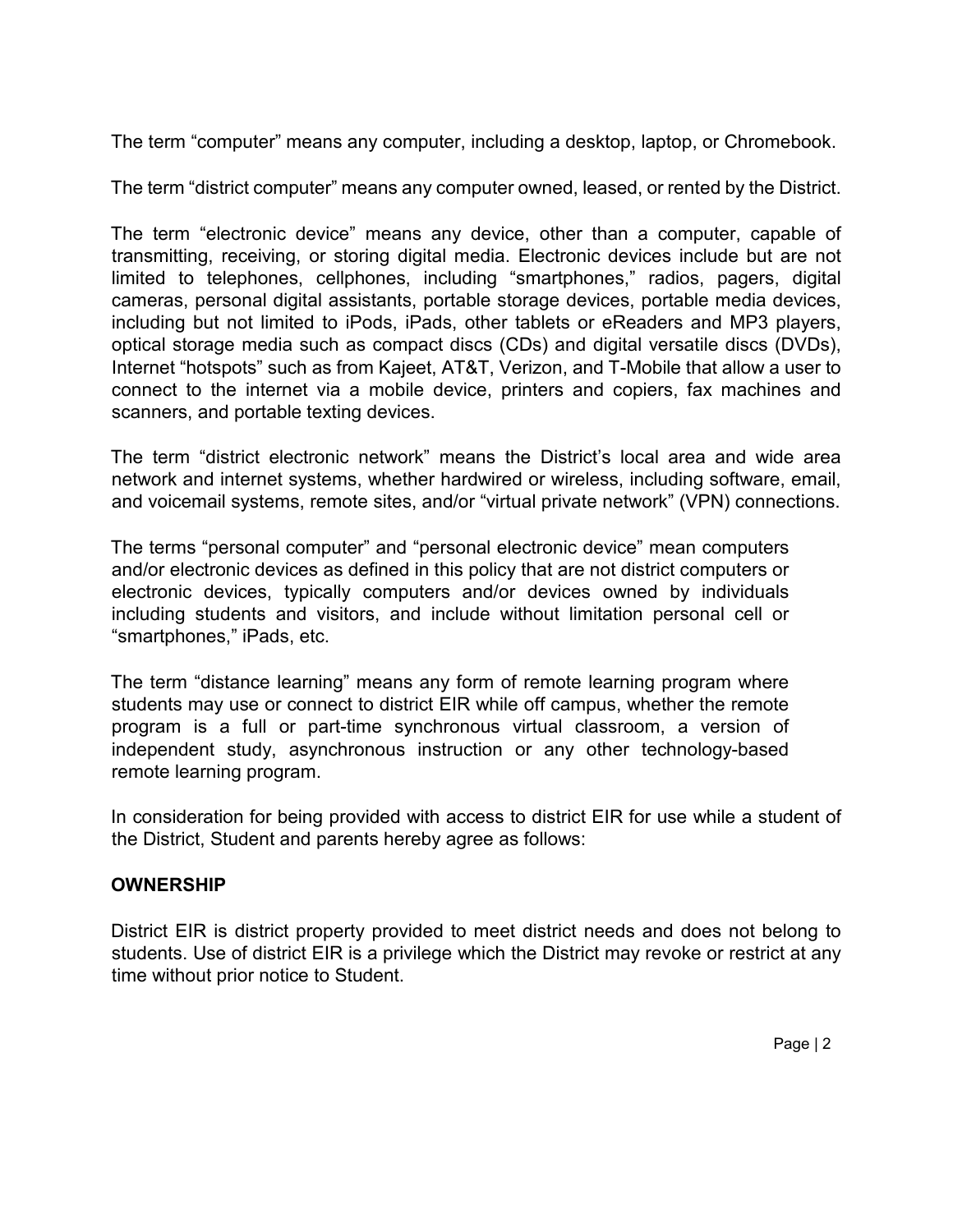All district computers and district electronic devices are registered to the District and may be assigned to Student for classroom or distance learning use. All software on district computers and district electronic devices is registered to the District and not to Student, except as may be otherwise provided in this policy. Student shall not remove a district computer or district electronic device from district property without the prior express authorization of Student's teacher unless the computer and/or device has been assigned to Student for use during distance learning pursuant to a loan agreement.

## **NO STUDENT PRIVACY**

Students have no privacy whatsoever in their personal or school-related use of district EIR, or to any communications or other information contained in district EIR or that may pass through district EIR. With or without cause and with or without notice to Student, the District retains the right to remotely monitor, physically inspect, or examine district computers, electronic devices, district electronic network, or other EIR, and any communication or information stored on or passing through district EIR, including but not limited to software, data and image files, internet use, emails, text messages, and voicemail.

During distance learning, district staff may record live sessions between teachers and one or more students for educational purposes, and these recorded sessions may be made available to Student's class and others with appropriate login credentials for that class.

All student use of district EIR, including in chatrooms, messaging systems, on social media, or email sent or received via any district email system, including email of a personal nature, may be captured and retained for a period of time determined by the District to be appropriate. Deletion of student communications from assigned computers and electronic devices will not delete captured and retained student communications.

District EIR will be inspected for software and/or virus-like programming, including commercial software applications ("Apps") that harvest, collect, or compromise data or information resources. Any computer or electronic device containing those elements may be disconnected, blocked, or otherwise isolated at any time and without notice in order to protect district EIR.

The District may also block personal computers and/or electronic devices that Student may connect, with or without proper authorization, to district EIR. Due to the commonplace presence of data mining software and Apps on personal computers and/or devices, their connection to district EIR without prior authorization is discouraged. If connecting to district EIR from home or other remote location, Student must use the school-provided computer or device unless expressly authorized in advance by Student's teacher.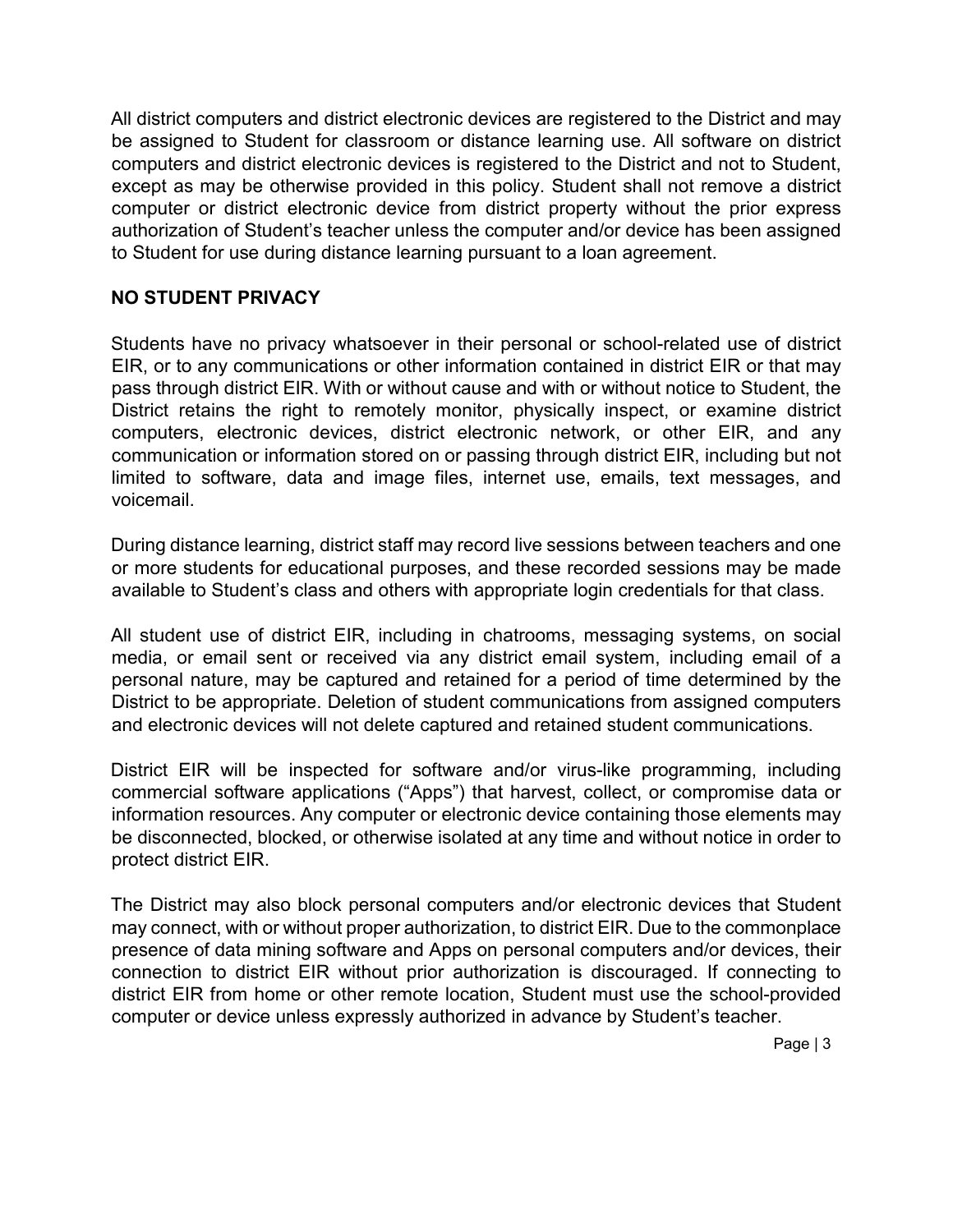When Student leaves the District, school administration shall be given access to and the authority to dispose of, or retain as required by law, any and all student electronic records, including Student's computer files, email, voicemail, text messages, and any other electronic information stored in, on, or through district EIR. Students leaving the District are permitted to retain copies of student-generated data and shall provide the District with any educational records from personal computers and devices, and Student shall not delete those items from district EIR.

## **STUDENT-GENERATED CONTENT**

Should Student desire to retain electronic copies of student-generated electronic content (e.g., papers, reports, or other materials created in electronic format), Student should make a request through the teacher who will facilitate obtaining the requested items. Student-generated content not retained by a student may be deleted/destroyed following Student's departure from the District, except items required under law to be retained by the District.

#### **PERSONAL USE**

Student shall use district EIR exclusively for purposes related to Student's education and as directed by a teacher. District laptop computers and portable electronic devices which the District allows to be removed from campus shall be used solely by authorized students and not by family members or other unauthorized persons, except in connection with completion of Student's educational assignments, if required.

Only when approved by Student's teacher in advance may Student make even minimal personal use of district EIR. Personal use of district EIR without prior authorization violates this policy, as does any use that results in any additional fee or charge to the District, interferes with the District's normal business practices or Student's educational program, or results in an unauthorized disclosure of another student's information. As described in this policy, Student has no privacy whatsoever in personal use of district EIR. Recording and/or disclosing distance learning live or recorded sessions is inappropriate without the express consent of Student's teacher. Unauthorized recording is a violation of Education Code Section 51512 and this policy.

#### **SOFTWARE AND ELECTRONIC DEVICES**

Software, computers, and electronic devices must meet specific standards to protect the District's electronic network and other EIR. In addition, violations of software copyright law have the potential of costing the District millions of dollars.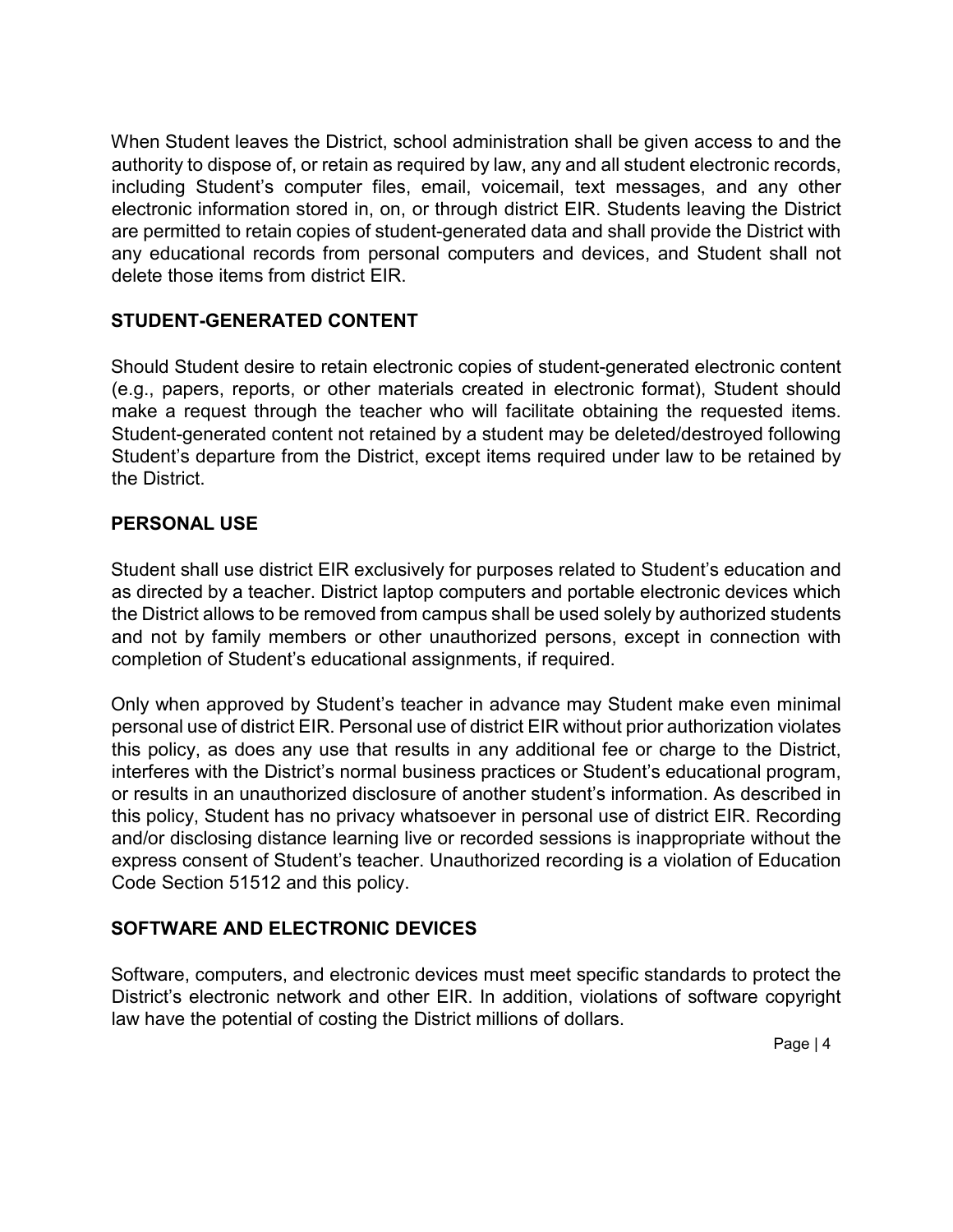Computers, cellphones, notebooks, tablets, and similar devices are capable of downloading, storing, and using various software, including Apps, from both districtapproved and non-approved providers. Some Apps are known to collect data from devices onto which they are loaded and from other devices to which the device is connected. That collection and any dissemination of collected data, including student records stored on district EIR, is a threat to the confidentiality of electronic records and a breach of information security. For this reason, Student shall not download or attempt to download non-approved Apps onto district computers or devices.

#### **FILTERS AND OTHER INTERNET PROTECTION MEASURES**

To ensure that use of the District's electronic network and the internet is consistent with the District's mission, the District uses content filtering software to prevent access to pornographic and other websites that are inconsistent with the mission and values of the District. Student shall not bypass or evade, or attempt to bypass or evade, the District's filter system. This prohibition includes the use of personal computers, devices, or internet connections to access inappropriate content while in a district facility or connected to district EIR.

## **OTHER UNACCEPTABLE USES**

Student is responsible for using the District EIR's only in compliance with the following requirements, unless Student's teacher gives prior express permission:

- 1. Student shall use only his or her assigned account or password to access district computers, electronic devices, and the District's electronic network. Student shall not share or permit the use of an assigned account or password, or use another person's assigned account or password, without prior authorization of Student's teacher. Student shall not access a personal account (e.g., social media, email, text, or other messaging systems) using district EIR.
- 2. Student is prohibited from using district EIR for knowingly transmitting, receiving, or storing any oral or written communication or depiction that is obscene, threatening, or disruptive, or that reasonably could be construed as discrimination, harassment, bullying, or disparagement of others based on actual or perceived characteristics of race, ethnicity, religion, color, national origin, nationality, ancestry, ethnic group identification, physical disability, mental disability, medical condition, marital status, sex, age, sexual orientation, gender, gender identity, gender expression, genetic information (or association with a person or group with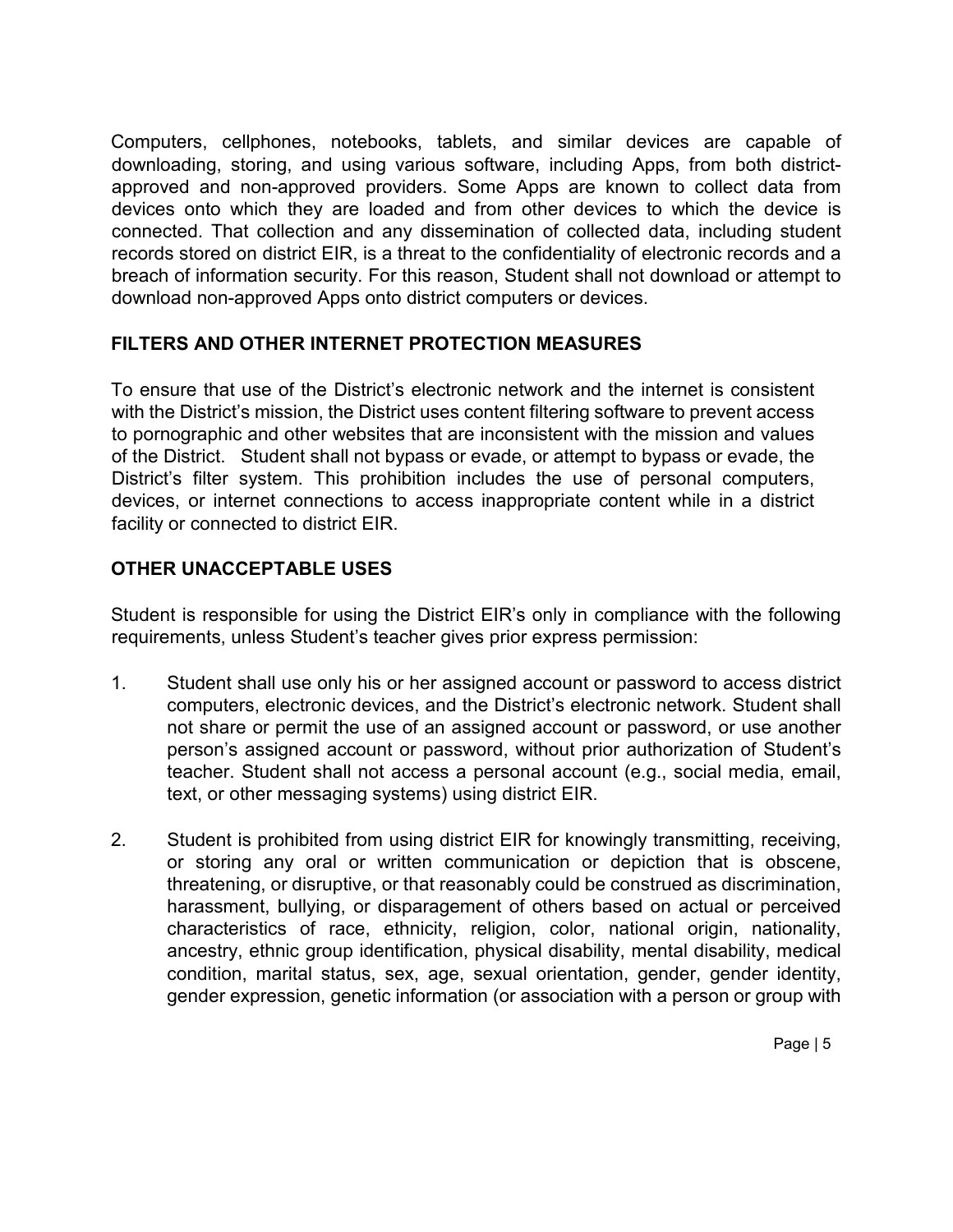one or more of these actual or perceived characteristics). This prohibition applies to material of any kind, including written, oral, or music and/or images.

- 3. Student is prohibited from using district EIR for knowingly accessing, transmitting, receiving, or storing any image file that depicts actual or simulated torture, bondage, or physical abuse of any human being or other creature, or that is sexually explicit or pornographic.
- 4. Student shall not knowingly store, transmit, or download copyrighted material on district EIR without permission of the copyright holder. Student shall only download copyrighted material in accordance with applicable copyright laws.
- 5. Student is prohibited from knowingly using district EIR to intentionally access information intended to be private or restricted; change data created or owned by another user or any other agency, company, or network; make unauthorized changes to the appearance or operational characteristics of the District's system; load, upload, download, or create a computer virus; alter the file of any other user or entity; or remove, change, or add a password, alter system settings, preloaded software settings, firmware, and hardware without prior approval of Student's teacher.
- 6. A student creating a security breach or unauthorized disclosure of protected student information, whether using a personal computer or device or district EIR, will be subject to disciplinary action.
- 7. Student is prohibited from remotely accessing the District's electronic network without prior express approval. Students provided devices such as laptops and/or internet hotspots for use in distance learning are authorized to use the devices to connect to the District's electronic network for distance learning purposes.
- 8. Student is also prohibited from using district EIR for the following:
	- Personal financial gain
	- Commercial advertising
	- Political activity as defined in Education Code Sections 7050-7058
	- Religious advocacy
	- Promoting charitable organizations without prior authorization
	- Communicating in someone else's name
	- Attempting to breach network security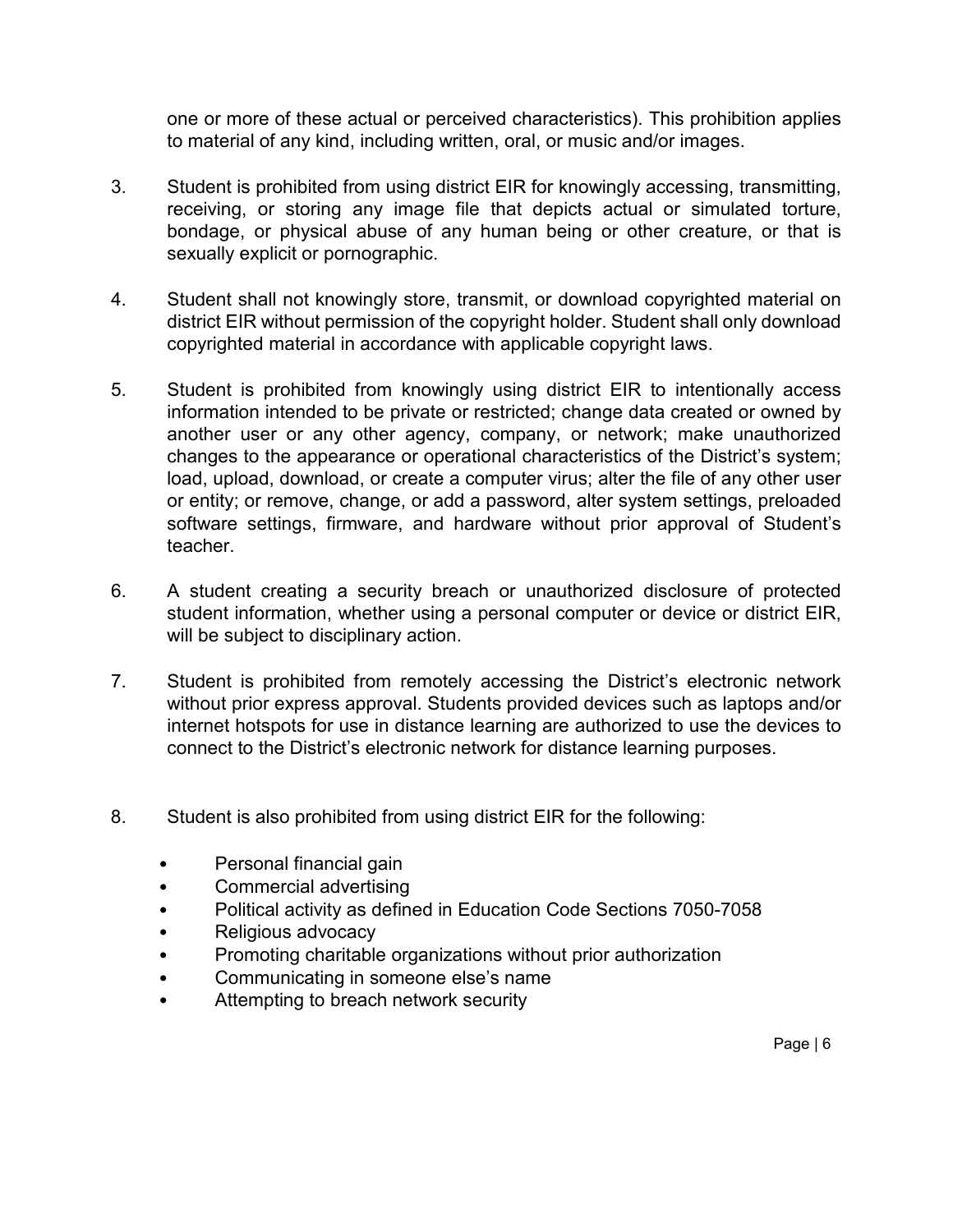- Creating, sending, or receiving materials that are inconsistent with the mission and values of the District
- Mass distribution of email to a school site without prior approval of the site administrator
- Mass distribution of email to the District without approval of the Superintendent/designee
- Any activity prohibited by law, board policy, administrative regulation, or the rules of conduct described in the Education Code, including the unauthorized sharing or disclosure of district electronic files.

#### **NOTICE REGARDING USE OF GOOGLE AND OTHER THIRD-PARTY "CLOUD" PRODUCTS AND SERVICES**

The District has elected to use a variety of outside vendors who provide websites, webbased software, and other services which may include mobile Apps, all of which are referred to as "cloud" services. The District is using various cloud products and services, including Google products and services, for both internal purposes and instructional use with students. As providers of those products or services, these vendors are acting as school officials under contract for the required services. Student records may properly be shared with school officials, including district employees and others who have a legitimate educational or other legally authorized purpose and who may need student records or information to perform the tasks for which they are employed or contracted.

Outside vendors with access to particular records have a formal written contract with the District to provide defined services or functions outsourced by the District, and may include consultants, insurance carriers, claims adjusters, accountants, attorneys, investigators, or others, including third-party cloud vendors and service providers of online educational software and/or services that are part of the District's educational program, or who manage certain data stored in a secure cloud computing or web-based system for the District (e.g., Google is a third-party vendor/school official).

Written contracts for third-party cloud providers include significant privacy requirements intended to protect student information from unauthorized disclosure and use. While the District endeavors to protect student information, the use of internet connections and the presence of links in online products and services, the ease in accessing other websites and services without such protections, the potential presence of unapproved Apps on computers and devices and the ability of students, and others with lawful access, to inappropriately use or share student information outside the District's control will always be present. The District makes no guarantee that student information will not be inappropriately shared or used. For confidentiality purposes, student information includes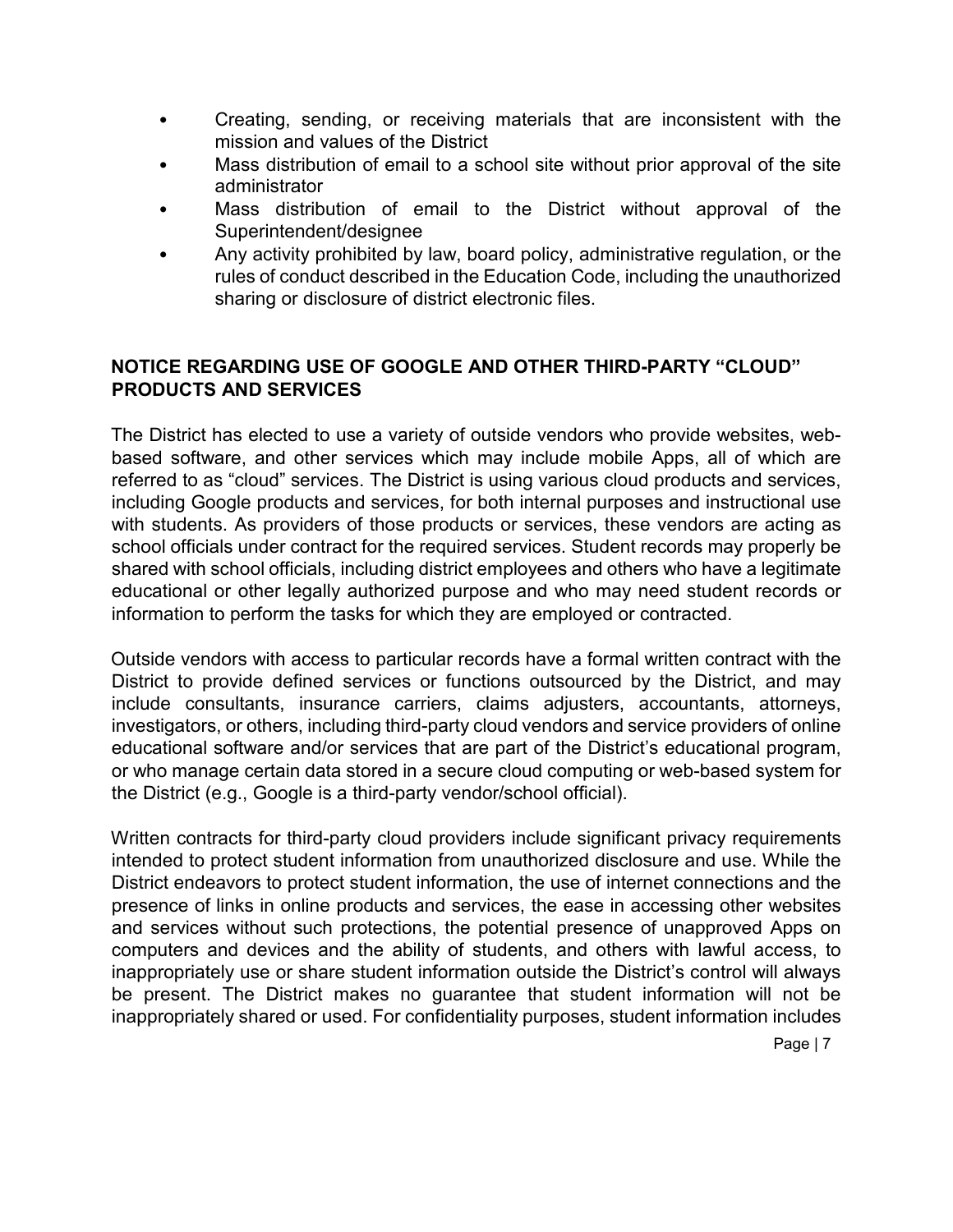both "personally identifiable information" and "covered information" as those terms are defined herein. Both personally identifiable and covered information are routinely and appropriately disclosed to school officials.

- "Personally identifiable information" includes but is not limited to a student's name, the name of the student's parent or other family members, the student's address, a personal identifier, student number, indirect identifiers (such as the student's date of birth, place of birth, and mother's maiden name), other information that alone or in combination is linked or linkable to a specific student that would allow a reasonable person in the school community, who does not have personal knowledge of the relevant circumstances, to identify the student with reasonable certainty; or information requested by a person who the agency reasonably believes knows the identity of the student to whom the education record relates.
- "Covered information" includes personally identifiable information or material in any media or format that is created or provided by a student, or the student's parent or legal guardian, or is created or provided by a student or agent of the District, or which is descriptive of a student or otherwise identifies a student, including educational records or email, first and last name, home address, telephone number, email address, or other information that allows physical or online contact, discipline records, test results, special education data, juvenile dependency records, grades, evaluations, criminal records, medical records, health records, social security number, biometric information, disabilities, socioeconomic information, food purchases, political affiliations, religious information, text messages, documents, student identifiers, search activity, photos, voice recordings, or geolocation information.

Student should be aware of the presence or absence of student information when using third-party products and services. Any communication containing student information made with persons inside or outside the District, including via email or via any third-party App for sharing information, should be made only with persons legally entitled to receive the student information without violating rules against unauthorized disclosure. Student's own information shared by Student with anyone outside the District without express permission from Student's teacher is shared at Student's own risk. In connection with use of district-provided cloud services:

1. Student will only log into district third-party products and services using Student's assigned district third-party login information, which will be different from Student's regular district login information, and will not log into district third-party products and/or services using any personal or non-assigned login information.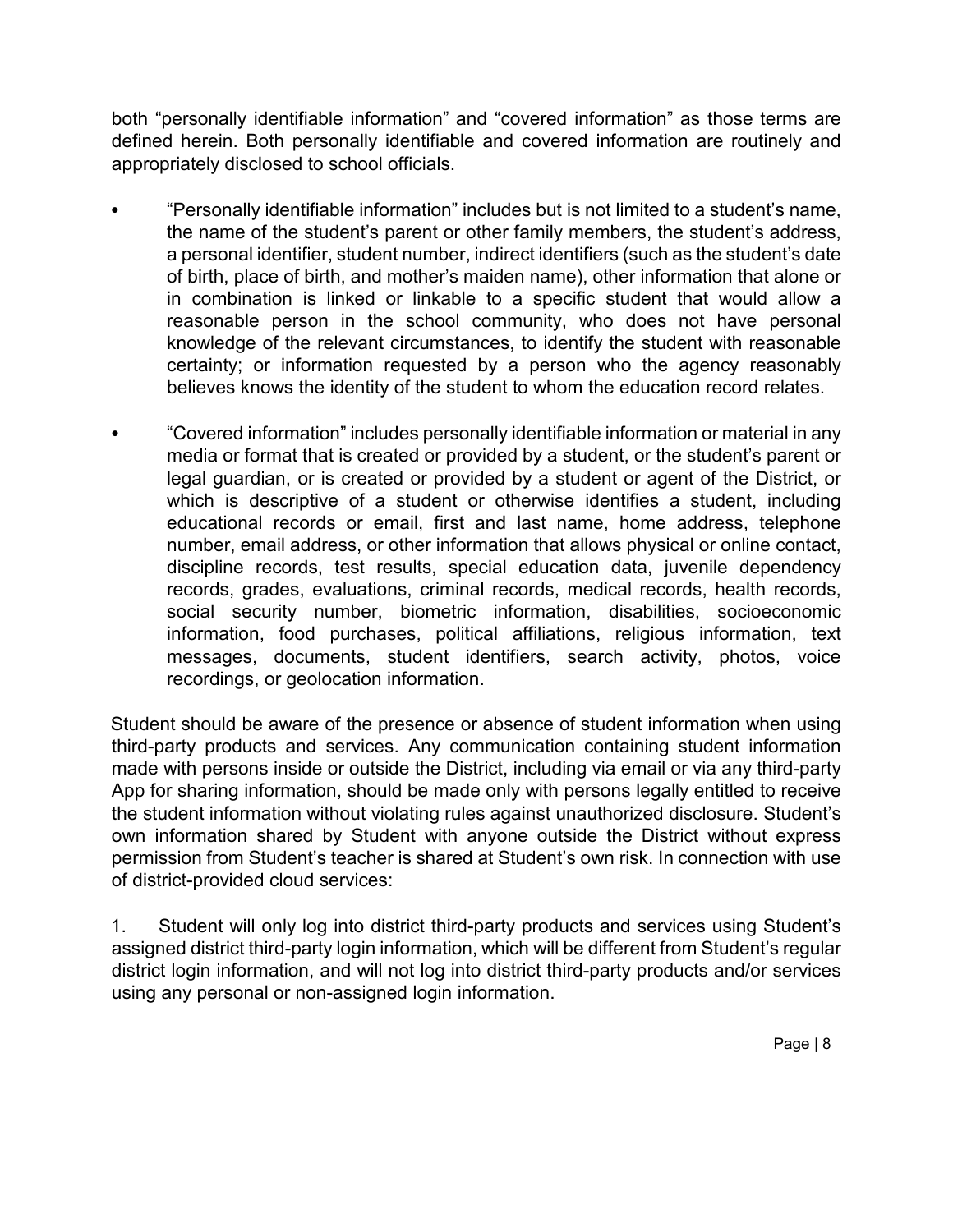2. When using district third-party products and services, Student may be exposed to links to other third-party Apps that are not part of the contracted Apps or sites. Those Apps and sites are not under contract, not required to be secure or confidential, and may collect and share sensitive information including student educational records, student covered information, or student personally identifiable information. Student will not use those links or access non-approved third-party Apps or sites and will immediately exit any linked Apps or sites if accessed.

3. Student understands that use of district EIR is subject to this policy and that its terms take precedence over anything to the contrary contained or represented in any third-party documents or policies.

4. Student understands that email and documents created within district third-party products and services are not maintained in or on district EIR and are stored within the architecture of the third-party products and services, and that the District has no control over the safety, security, or maintenance of the email and documents. If Student desires to correct information or obtain copies of student-generated content, Student should first make a request through a teacher.

5. Email and documents pertaining to the business of the District, including student instructional material, may be public records and may be required to be retained by the District. Student shall not delete or discard public or other records that require retention by the District.

6. Students working with a district third-party App shall not attempt to bypass or avoid the privacy settings of the third-party App.

7. Student shall not share student information of other students outside the District or third-party network system without express authorization of Student's teacher.

In signing this Agreement, parents/guardians are expressly acknowledging the risks of cloud and other technology use and giving their consent to Student's use of district EIR, knowing some student information may be disclosed.

#### **DISCLAIMER**

The District makes no guarantees about the quality of the EIR provided and is not responsible for any claims, losses, damages, costs, or other obligations arising from Student's use of the resources. Any charge Student accrues due to personal use of district EIR is to be borne by Student. The District also denies any responsibility for the accuracy or quality of the information obtained through student access.